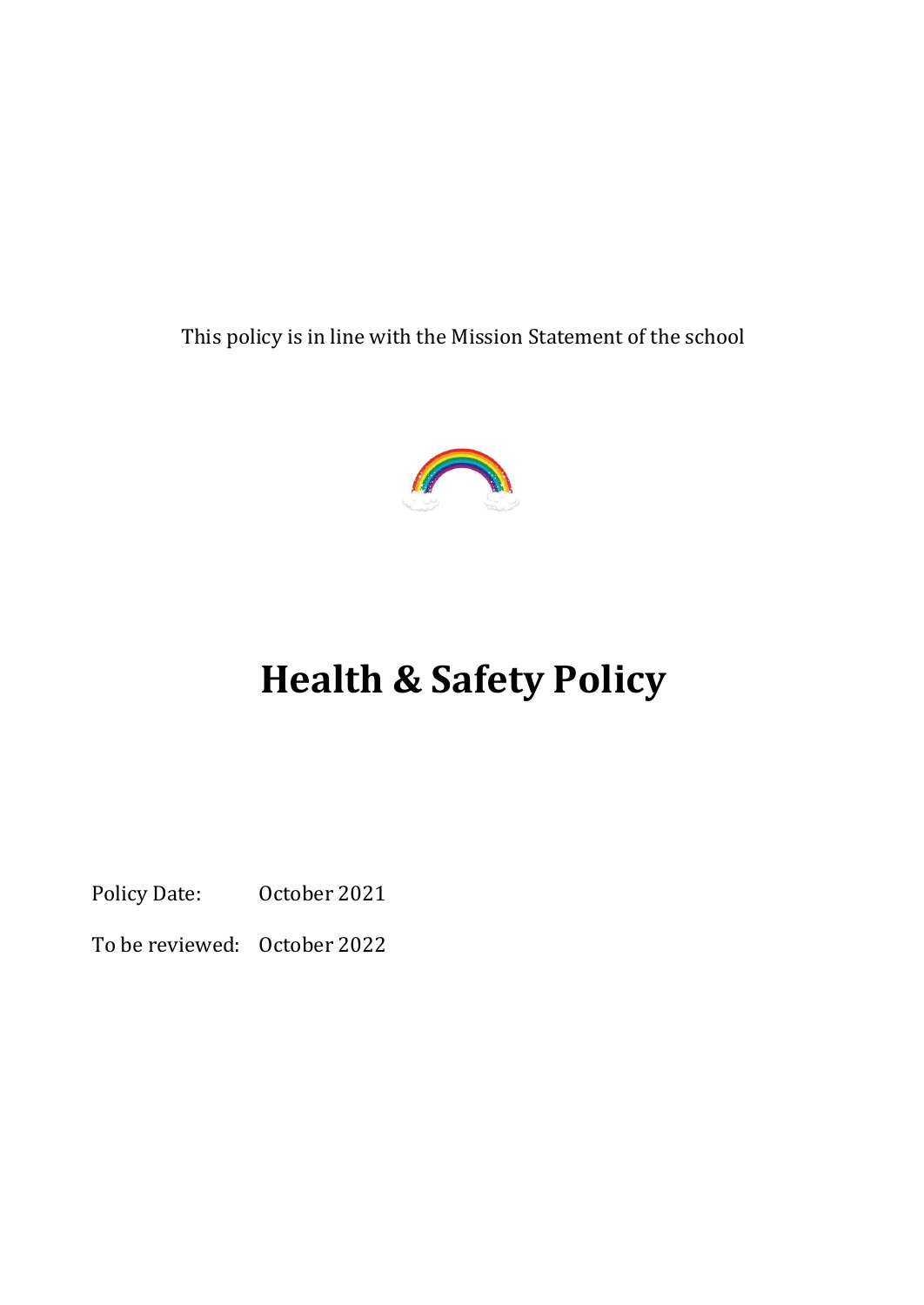| Introduction                      | $\overline{2}$  |
|-----------------------------------|-----------------|
| <b>Statement of Intent</b>        | $\overline{2}$  |
| The Governng Body                 | 3               |
| <b>Head Teacher</b>               | 3               |
| Office manager                    | $\overline{3}$  |
| Senior leadership Team            | $\overline{4}$  |
| <b>Premises Officer</b>           | $\overline{4}$  |
| <b>First aiders</b>               | 5               |
| <b>Employees</b>                  | 5               |
| <b>H&amp;S Representatives</b>    | 5               |
| <b>Risk Assessment</b>            | 6               |
| Training                          | $6\phantom{1}6$ |
| <b>First Aid</b>                  | 6               |
| <b>Administration of Medicine</b> | 6               |
| Accident reporting                | 7               |
| Fire precautions                  | 7               |
| Smoking and fire hazards          | 8               |
| Use of machinery                  | 8               |
| Personal safety                   | 9               |
| <b>Pupil safety</b>               | 9               |
| General safety                    | 9               |
| Lone working                      | 9               |
| Safeguarding- Access to school    | 10              |
| Collection of children            | 10              |
| <b>School visits</b>              | 10              |
| Cash handling                     | 10              |
| Manual handling                   | $\overline{11}$ |
| <b>Asbestos</b>                   | 11              |
| Hirers, contractors and others    | 11              |
| <b>Emergency planning</b>         | 12              |
| Monitoring                        | 12              |
| Codes of safe working practice    | 12              |
| <b>Review</b>                     | 12              |

## **CONTENTS**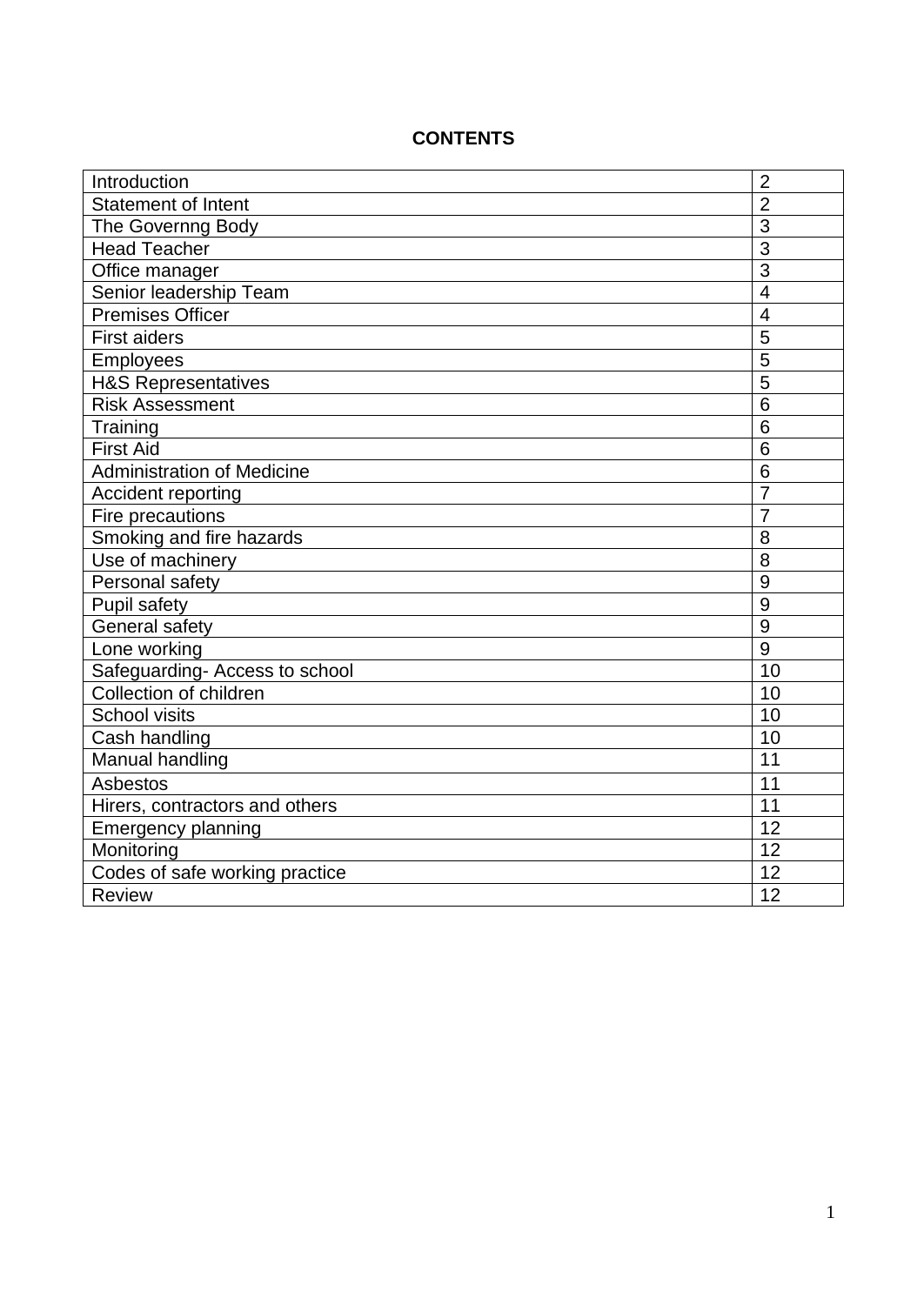#### **Introduction**

- This document is provided by the Governing Body in pursuance of the Health and Safety at Work etc. Act 1974 and subordinate legislation.
- The document acknowledges the School's legal responsibilities and outlines the objectives of the School for the health and safety of its staff, pupils and visitors.
- The document is issued to all school staff to read, understand and comply with its requirements.

#### **Statement of Intent**

- The Governing Body accepts responsibility for all safety and environmental matters within the School including health and safety at work, environmental protection and fire safety. The Governing Body is aware of the requirements of the Health and Safety at Work etc. Act 1974, the Environment Protection Act 1990, the Environment Act 1995, the Regulatory Reform (Fire Safety) Order 2005 and other relevant legislation.
- The Governing Body is committed to achieving the highest standards in all aspects of safety and environmental protection within the School. To achieve these high standards Codes of Safe Working Practice have been produced to provide a practical guide for staff on current legislation.
- All employees have a duty to themselves, to their colleagues and to visitors and contractors to work safely and in a manner which prevents pollution and minimises the use of resources. All staff should read and co-operate with the requirements contained within this document.
- Line Managers will make regular reviews of safety and environmental standards within their areas of responsibility to ensure compliance with all the standards as laid down.
- Contractor and sub-contract staff and visitors have a similar duty of care and a right to a safe working environment. Like School staff, they must ensure that they comply with the requirements of this statement and the School Codes of Safe Working Practice.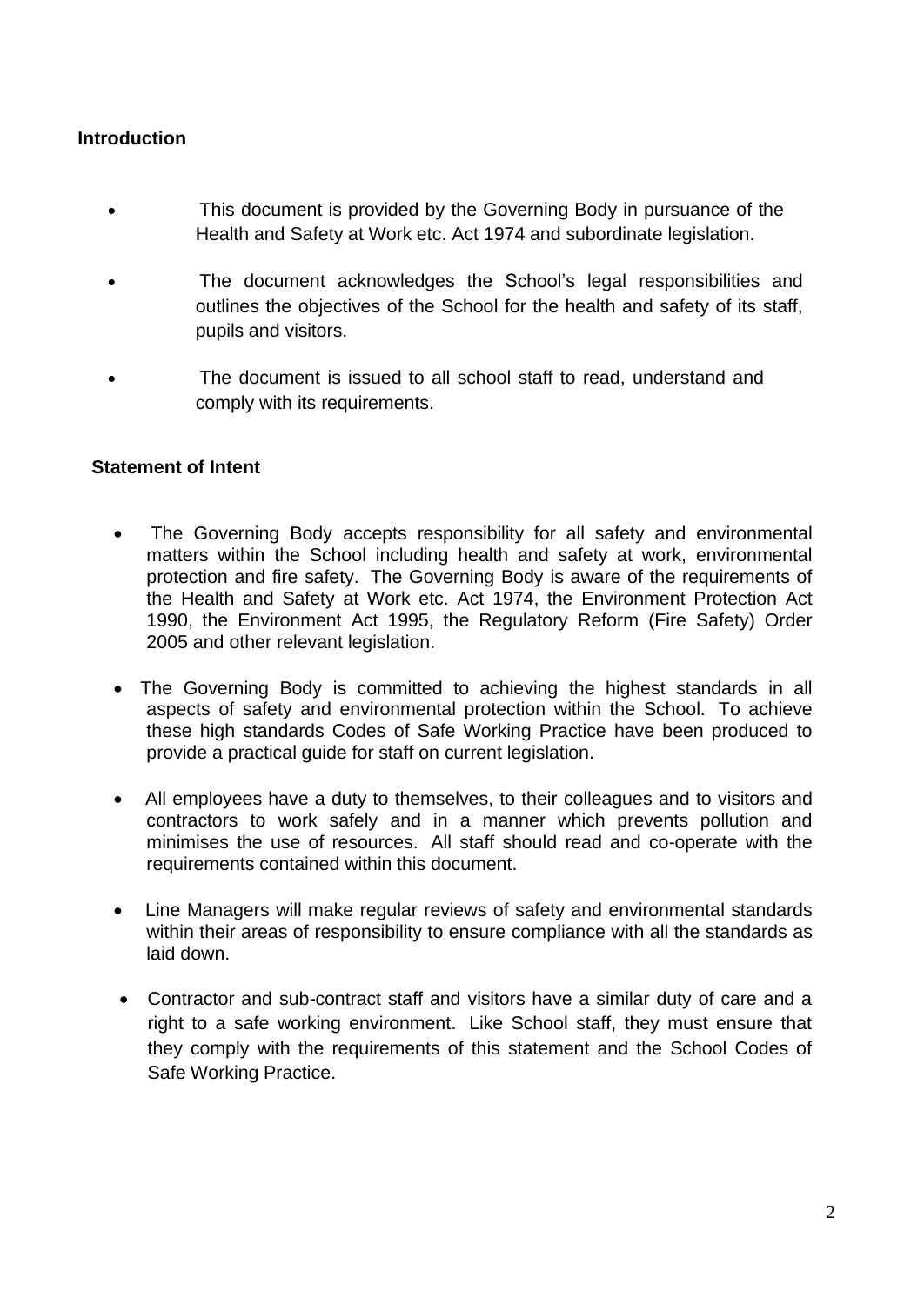## **The Governing Body**

The Governing Body has overall responsibility for ensuring compliance with this Health and Safety Policy document. In particular the Governing Body is responsible for:

- ensuring a health and safety policy is in place;
- monitoring the application of the health and safety policy including consideration of inspection reports;
- prioritising actions where resources are required;
- ensuring actions are taken;
- including health and safety on governor's meeting agenda;
- producing an annual report on health and safety;
- ratifying the local health and safety policy.
- Keeping the Trust informed of any building related matter.

### **The Head Teacher**

The Head Teacher has day to day responsibility for ensuring compliance with the policy statement and that all staff endeavour to ensure the safety of others; be they staff, pupils, parents, visitors or contractors. Specifically he/she will be responsible for:

- ensuring that the Health and Safety Policy is prepared and, together with the governing Body, is regularly reviewed;
- ensuring that an emergency evacuation procedure is in place and is regularly tested;
- day-to-day management of all health and safety matters in the school in accordance with the health and safety policy;
- passing on information received on health and safety matters to appropriate people;
- liaising with governors, Trust and Wandsworth Council Health and Safety Team on policy issues and any problems in implementing the health and safety policy;

### **Office Manager**

The Office Manager is responsible for:

- carrying out accident and other health and safety investigations and ensuring that accidents are reported
- ensuring regular inspections are carried out;
- submitting inspection reports to the Governing Body
- ensuring remedial action is taken where appropriate;
- arranging for any unsafe item of furniture, fitting or equipment to be withdrawn, repaired or replaced;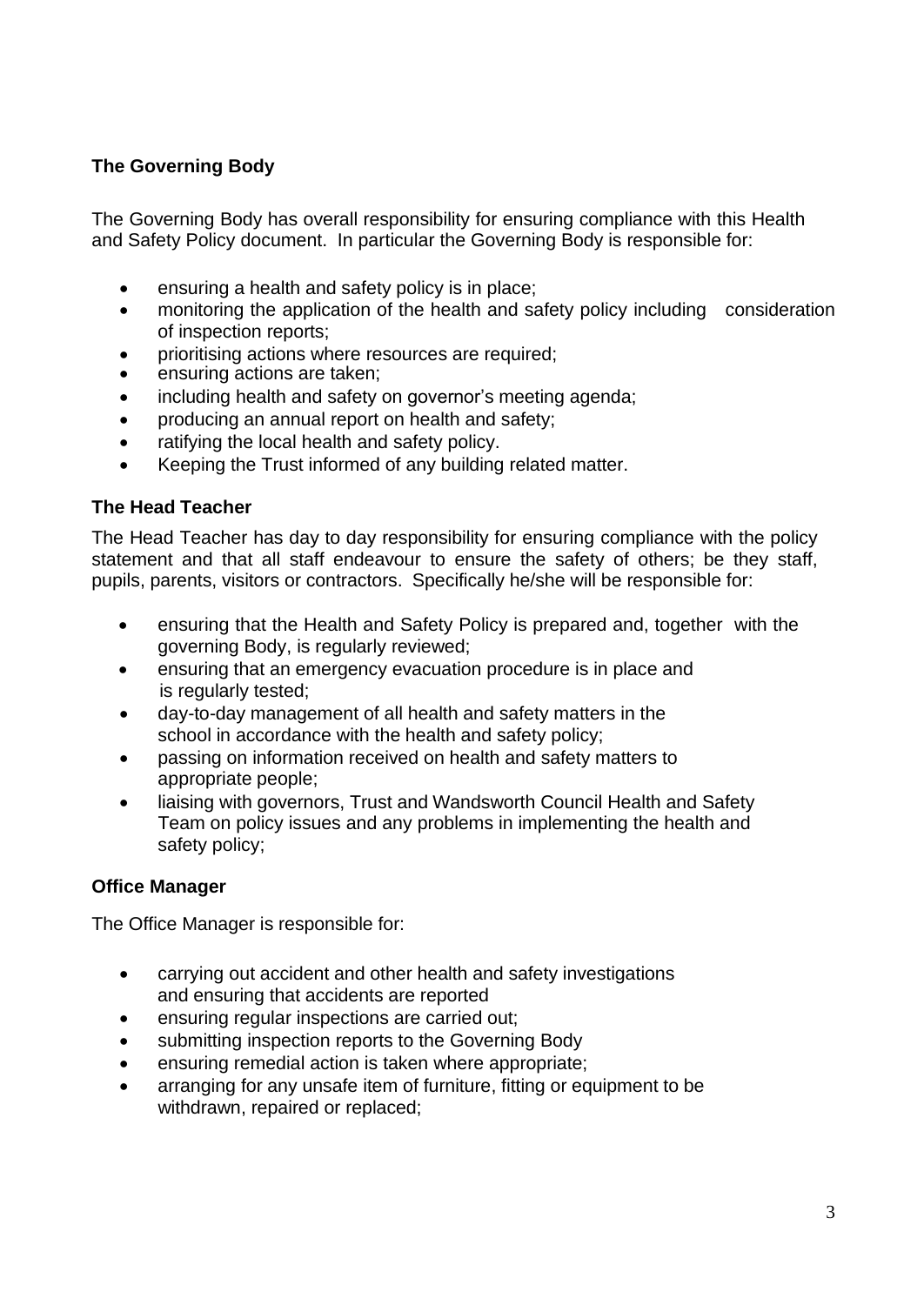## **Senior Leadership Team**

The Senior Leadership Team is responsible for:

- day-to-day management of health and safety in accordance with the health and safety policy and the direction of the Headteacher;
- exercising effective supervision over those for whom they are responsible;
- being aware of safe working practices and setting a good example personally;
- carrying out regular inspections and making reports to the Headteacher;
- ensuring remedial action is taken where appropriate;
- passing on information received on health and safety matters to
- appropriate people;
- acting on reports from the Headteacher or subordinate staff.

#### **Premises Officer**

The Premises Officer is responsible for:

- inspecting the buildings and site access on a daily basis ensuring that all fire escape doors are unlocked, escape routes are clear of obstruction and that access to the site is safe (for example by removing snow and ice in the Winter);
- inspecting the buildings and equipment on a termly basis (during the last
- week of every term) and submitting a report to the Headteacher;
- recording all defects noted and, if minor, effecting immediate repair;
- reporting major defects to be repaired by outside contractors/authorities to the Headteacher or Premises Manager;
- Ensuring that the fire alarm system is kept in a serviceable condition and for testing the system each week by operating a manual call point;
- assisting with the termly fire drill and recording the date of the drill, the evacuation time and the number of persons evacuated in the Fire Drill Report;
- ensuring fire appliances are properly maintained, checked and kept in designated positions and that fire signage is correctly displayed;
- all external contractors working within the school, reminding them of their obligations under this Policy and notifying them of any existing hazards;
- notifying the Headteacher of any hazards introduced by contractors on site;
- the correct storage of all equipment, tools, etc.;
- annually undertaking a risk assessment relevant to his work environment; and
- ensuring all electrical appliances are Portable Appliance Tested as required and a record of testing is kept.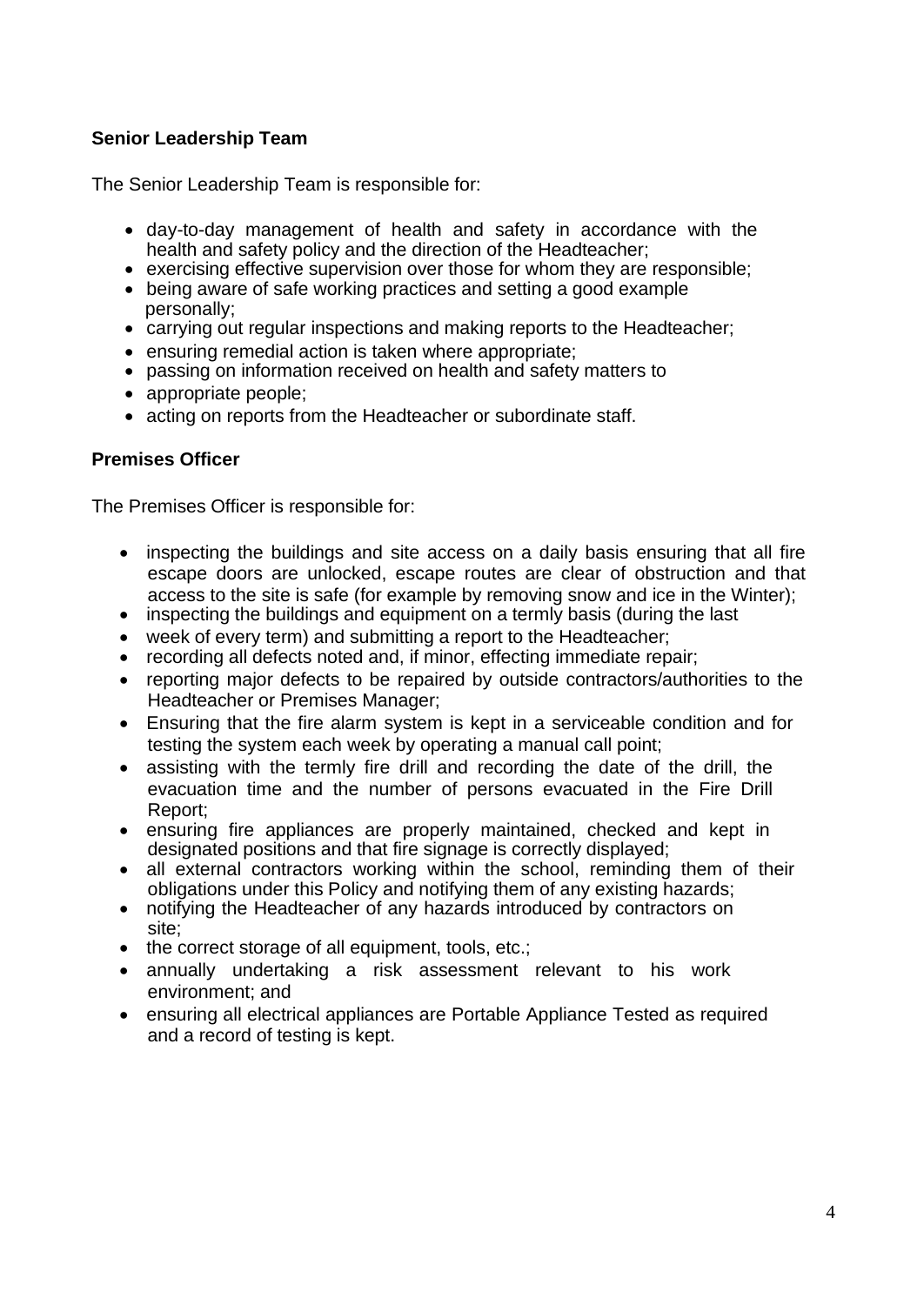## **First aiders**

First aiders are responsible for:

- the first aid equipment found in boxes in the designated areas;
- recording when medicines are given to any person;
- recording any accident and subsequent treatment in the appropriate accident book located in the School Office
- immediately informing the Headteacher/and or Advanced first Aiders of accidents involving bumps to the head and face, fainting fits, severe cuts, bruises, broken teeth and bones, etc.;
- completing an Accident Form for all accidents which involve hospital treatment and passing this form to the Headteacher. Completion must be within the same day of the accident; and
- notifying parents of any case recorded in the accident book.

## **Employees**

All staff are responsible for:

- taking care of themselves and others who may be affected by their acts or omissions;
- co-operating with the Headteacher to ensure that statutory requirements are met;
- not interfering with or misusing anything provided in the interest of health, safety or welfare;
- checking classrooms and work areas are safe and that fire exits are
- unlocked and unobstructed;
- checking equipment is safe before use;
- ensuring they are aware of safe procedures and that these are followed;
- ensuring protective equipment is used when needed;
- participating in inspections and the health and safety committee as appropriate;
- bringing problems to the attention of the relevant staff;
- reporting any accident involving children in classroom areas for which they have responsibility.

### **Health and Safety representatives**

The Governing Body and Headteacher recognise the role of Health and Safety Representatives. Health and Safety Representatives will be allowed to investigate accidents and potential hazards, pursue employee complaints and carry out school inspections within directed time wherever practicable.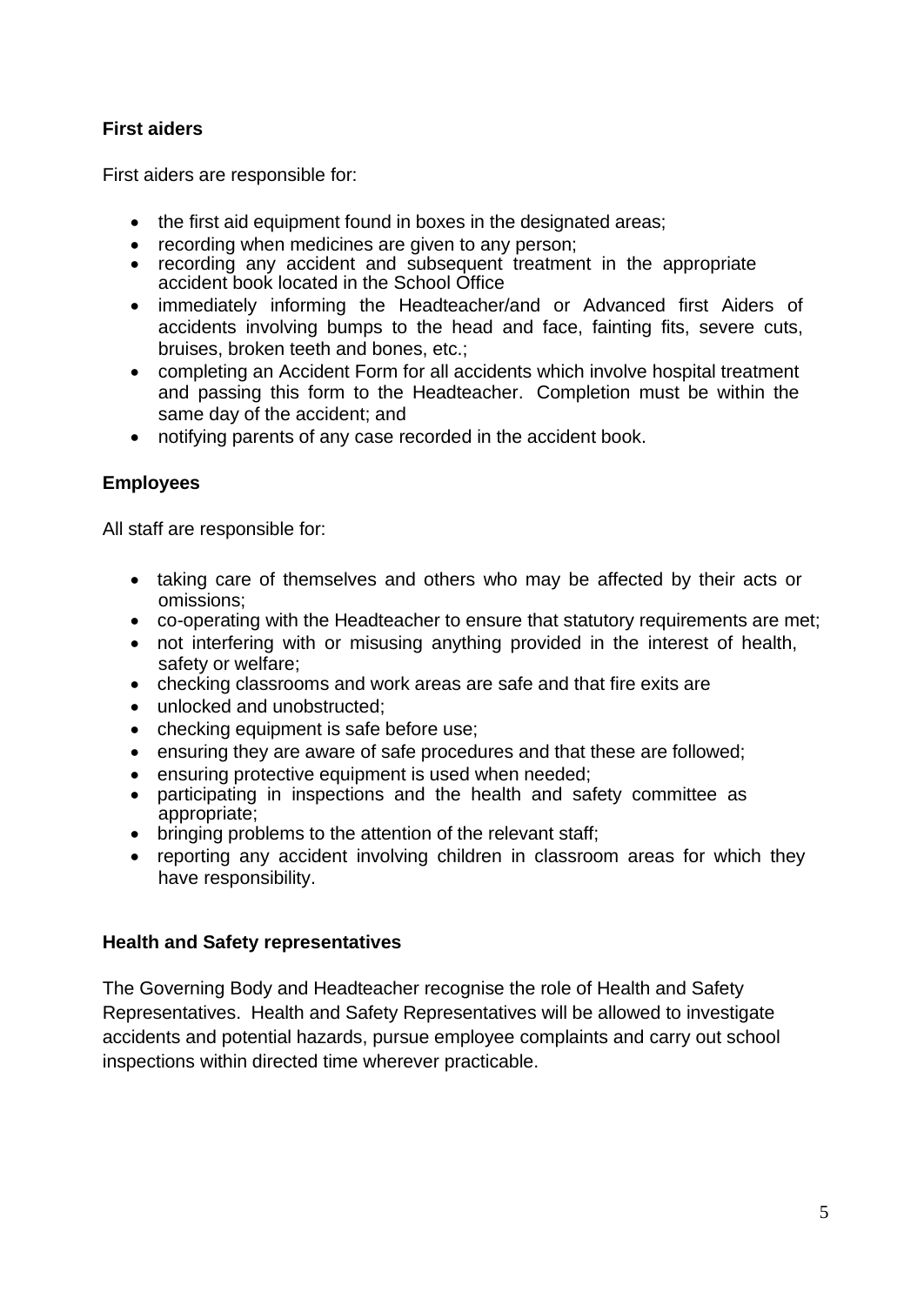## **Risk assessments**

The Headteacher will ensure that suitable and sufficient risk assessments are carried out where appropriate. Risk assessment will adhere to the following steps:

- Identify hazards;
- Evaluate the risk that these hazards present and to whom;
- Identify suitable measures to reduce and control the risks;
- Record the significant findings;
- Monitor the effectiveness of the control measures;
- Review the risk assessment on a regular basis.
- Specific risk assessments are required for violence, lone working, etc. where such a risk exists.
- The performa is in Appendices 1.

## **Training**

- Safety induction training must be given to all staff on commencement of work at the school.
- All staff must be competent to perform their duties thus specific training is required where, for example, Fire Wardens and Premises Officers are among those staff requiring specific training.
- A record of all training courses attended by staff should be maintained, preferably in their Personnel and/or CPD File.

## **First Aid**

- The Headteacher will ensure that a suitable number of staff are qualified to administer first aid in an emergency.
- First aid boxes are situated throughout the school and are clearly identified. The contents will be checked on no less than a half termly basis by a nominated first aider and all deficiencies made good.
- A record will be kept of every occasion when any member of staff, pupil or other person receives first aid treatment whether on school premises or as part of a school-related activity.
- Please refer to Al-Risalah's First Aid Policy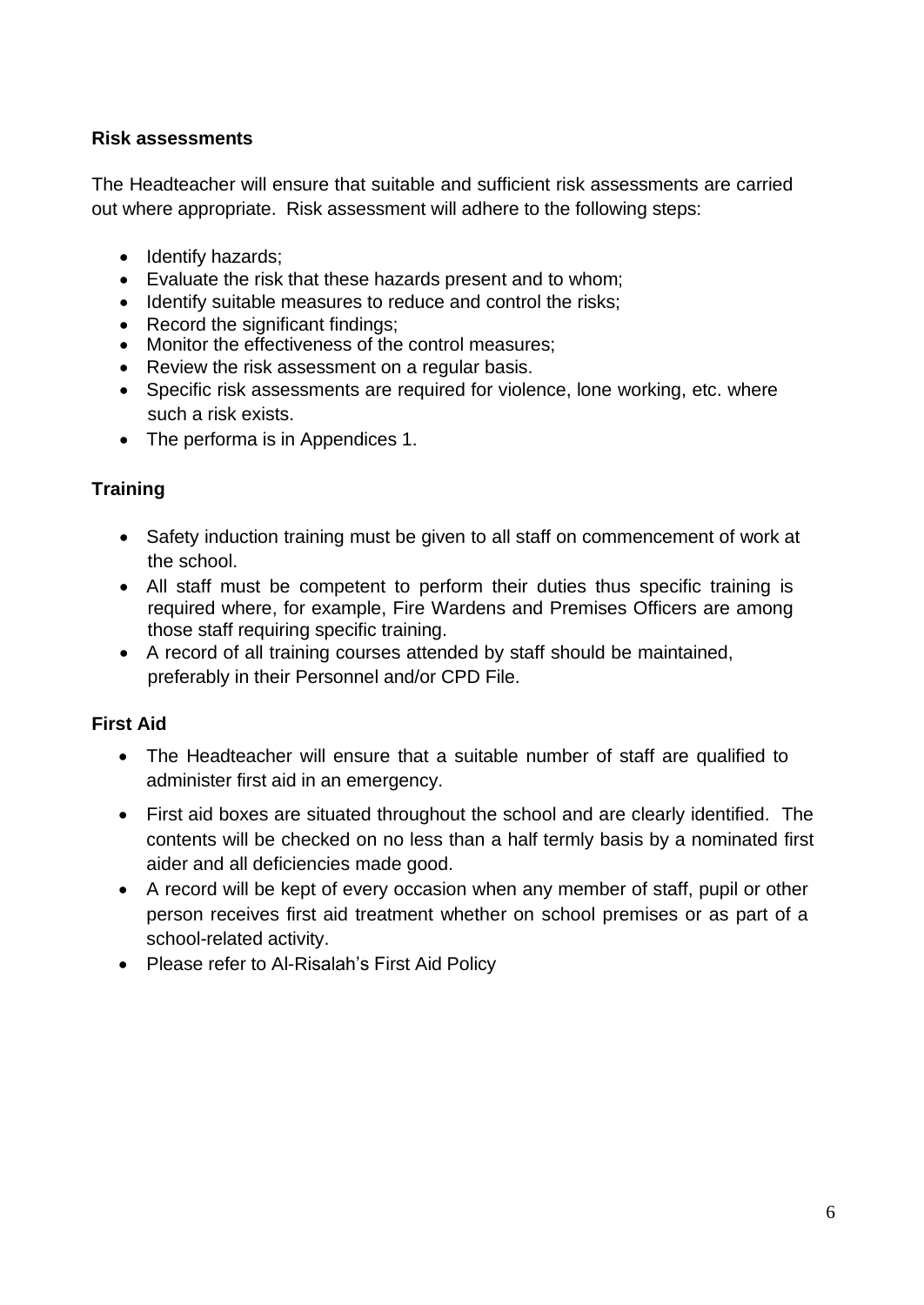## **Administration of medicine**

- Medicine can only be given to children when their parents complete a Request to Administer Form (attached to Administration of Medication Policy) and when the medicine has been prescribed by a doctor or other medical professional and has to be administered four times a day or more. Children with special needs will be accommodated in accordance with written medical recommendations.
- Medicines must not be in the possession of children, they must be handed to the Office Manager or a first aider and kept securely (see Administration of Medication Policy). Throat sweets are medicine and should be treated like other medication.
- Medicine must only be administered by an Advanced first aider or their nominate representative. All medicine given must be noted in the medicine book in the main office.
- Children who suffer from asthma need to have access to their medication at all times. For this reason their medication is kept either *in the office* or in their classrooms where the child has been trained to administer the medication themselves.

## **Accident reporting**

- All accidents, no matter how minor, that occur to members of staff, are to be reported.
- Accidents to pupils and visitors must be reported in the same way as those to employees. ALL accidents need to be recorded in the Accident Log Book. This is located in the School Office.
- Please refer to Al-Risalah's First Aid policy

### **Fire precautions**

Every employee must ensure that:

- they know what to do in the case of fire;
- they are familiar with the sound of the alarm;
- all classrooms and other areas are vacated immediately on hearing the fire alarm;
- hazardous electrical appliances are disconnected and all doors shut when
- vacating the premises; and they always check for any potential fire hazard at the end of the day.
- Further, every employee must:
- NEVER ignore a fire alarm or disregard any notice on fire prevention.
- NEVER smoke in the school buildings.
- NEVER be untidy and leave waste materials laying around.
- NEVER leave obstructions in passages or stairways.
- NEVER leave any temporary heating appliances burning when unattended.
- NEVER move or interfere with firefighting appliances.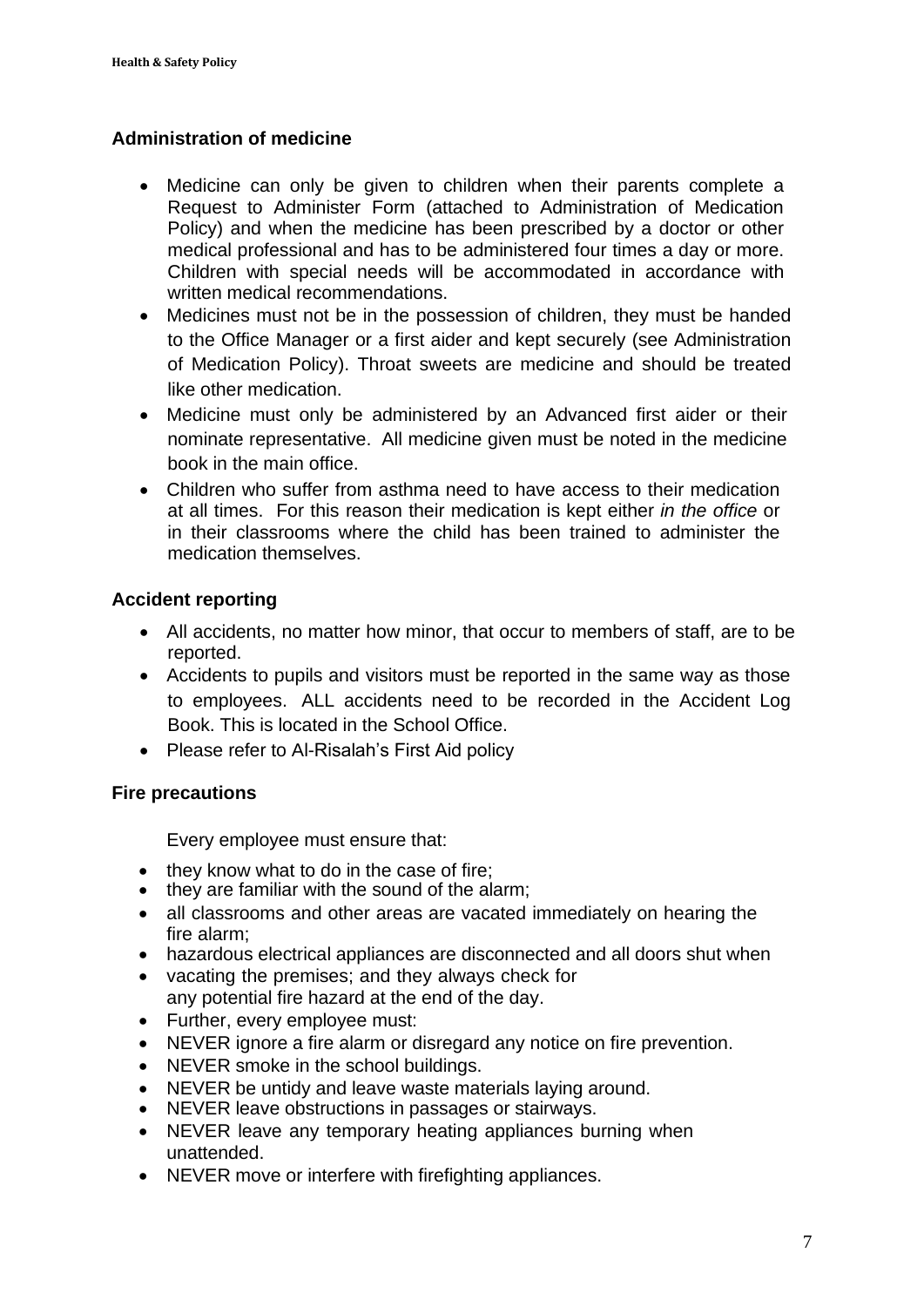- NEVER leave electrical appliances plugged in when not in use.
- NEVER leave furniture etc. by fire exits or placed directly in front of electrical heaters.
- In the event of a fire, children will be escorted from the buildings by the nearest exit, in silence, and line *in the playground*
- Alarm sounding points (manual call points) are in all areas of the building

Fire extinguishers can be found on each floor:

**(W) =** water; **(F) =** foam; **(C)** = CO2; **(P)** = powder

All staff should know where the nearest firefighting appliances are and the alarm sounding points around the school. The fire alarm is tested weekly and Fire drills take place Termly. Please refer to School's Fire Safety Policy.

#### **Smoking and fire hazards**

- Smoking is not allowed in school buildings.
- Smoking is not allowed in the school grounds
- Cigarettes and matches should not be left where the children can have access to them. If teachers light candles for any reason (scientific experiments, etc.) they should not be left unattended.

#### **Use of machinery**

- Care should be taken when using all machines. If anyone does not know how to use a particular machine they should ask for help and advice before attempting to use it.
- All staff members must visually check all appliances prior to each use. If staff members are in any doubt as to whether the appliance is faulty or not, they should not use it.
- Staff should not use their own electrical appliances unless they have been checked by the Premises Officer. All electrical appliances are checked periodically by the Premises Officer.
- Computers No adult or child should work with a computer for more than 20 minutes without a short break. The school office and classrooms has appropriate lighting for employees to work with computers.
- Photocopying machine please report any issues to the School Office. The machine should be switched off each evening.
- Solvent abuse Children should not be allowed to use corrections fluids, Copydex and other solvent based products. They must be used only by an adult and stored with care.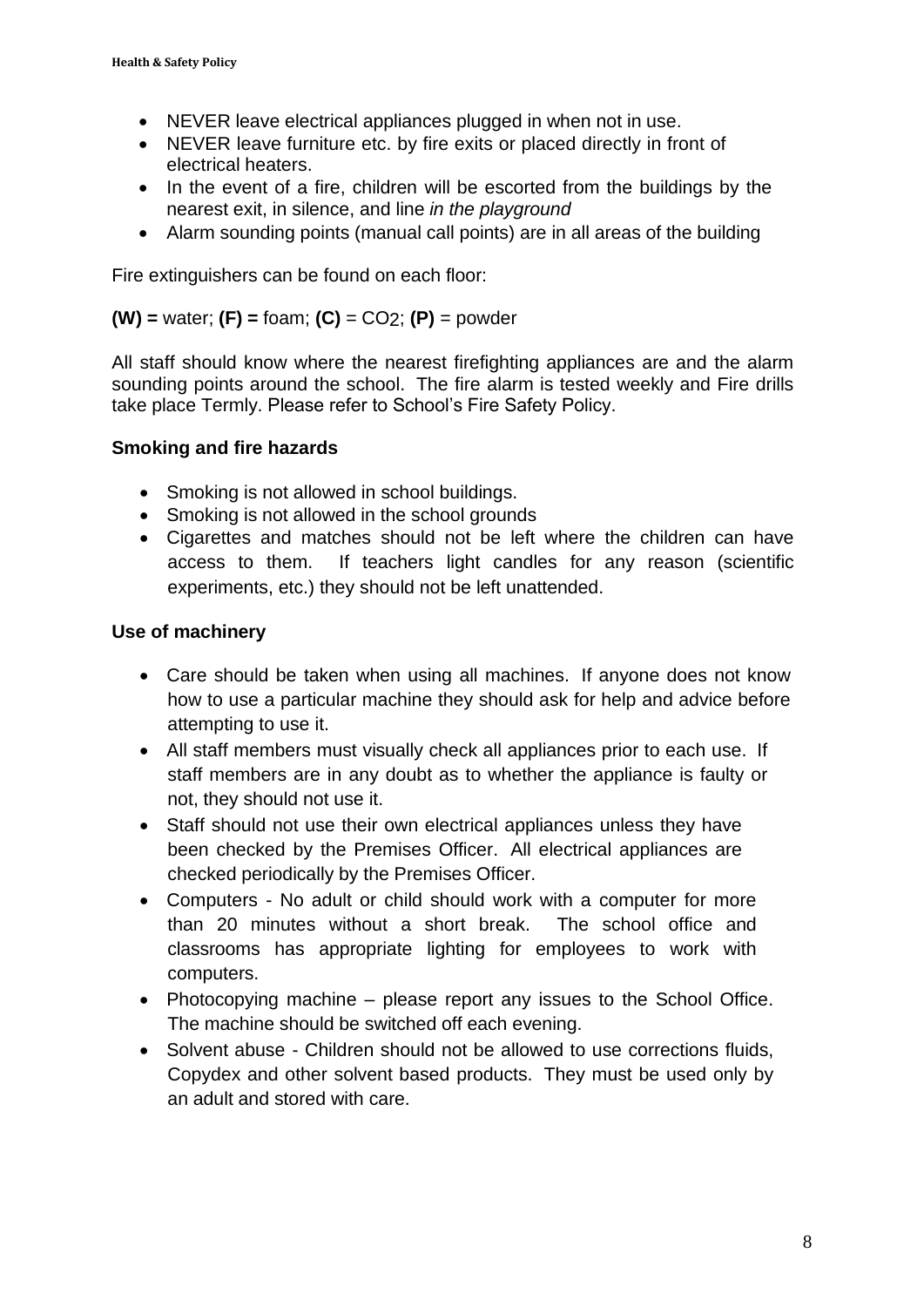## **Personal safety**

• Two-Way radios are available for Staff during Friday prayers and supervision.

## **Pupil safety**

- No child is to be left unattended anywhere in the school buildings, and should be escorted in an orderly fashion around the grounds – no running.
- All children should be supervised when moving around the school, for example, to assembly, a P.E. lesson, etc. The teacher should remain with their class at all times unless they hand that responsibility over to another adult i.e. when the teacher has non-contact time or when lunch supervisor is in charge.
- No child is to carry glass or crockery and are to be reminded to take care when using scissors, compasses, etc.

## **General safety**

- All staff should ensure that working areas are sufficiently ventilated.
- No hot drinks are to be walked around the school or taken into the main hall.
- Appropriate staff should be aware of the procedure for moving and assembling P.E. apparatus. The apparatus should be stored safely in the cupboard after use.
- Health and Safety notices will be sent to appropriate staff on arrival in school and then stored in the Health and Safety box in the staff room.
- All staff will be given a copy of the Staff Handbook and the Health and Safety policy at the commencement of their contract.

### **Lone working**

- A specific risk assessment will need to be carried out in order to establish specific hazards and control measures required to reduce the risk.
- Lone working may occur in the case of a member of staff working late in the evening or where the Premises Officer is required to work during a weekend or school holiday.
- Locking and unlocking the school should also be considered and, wherever possible, suitable communications systems put in place to minimise the risk.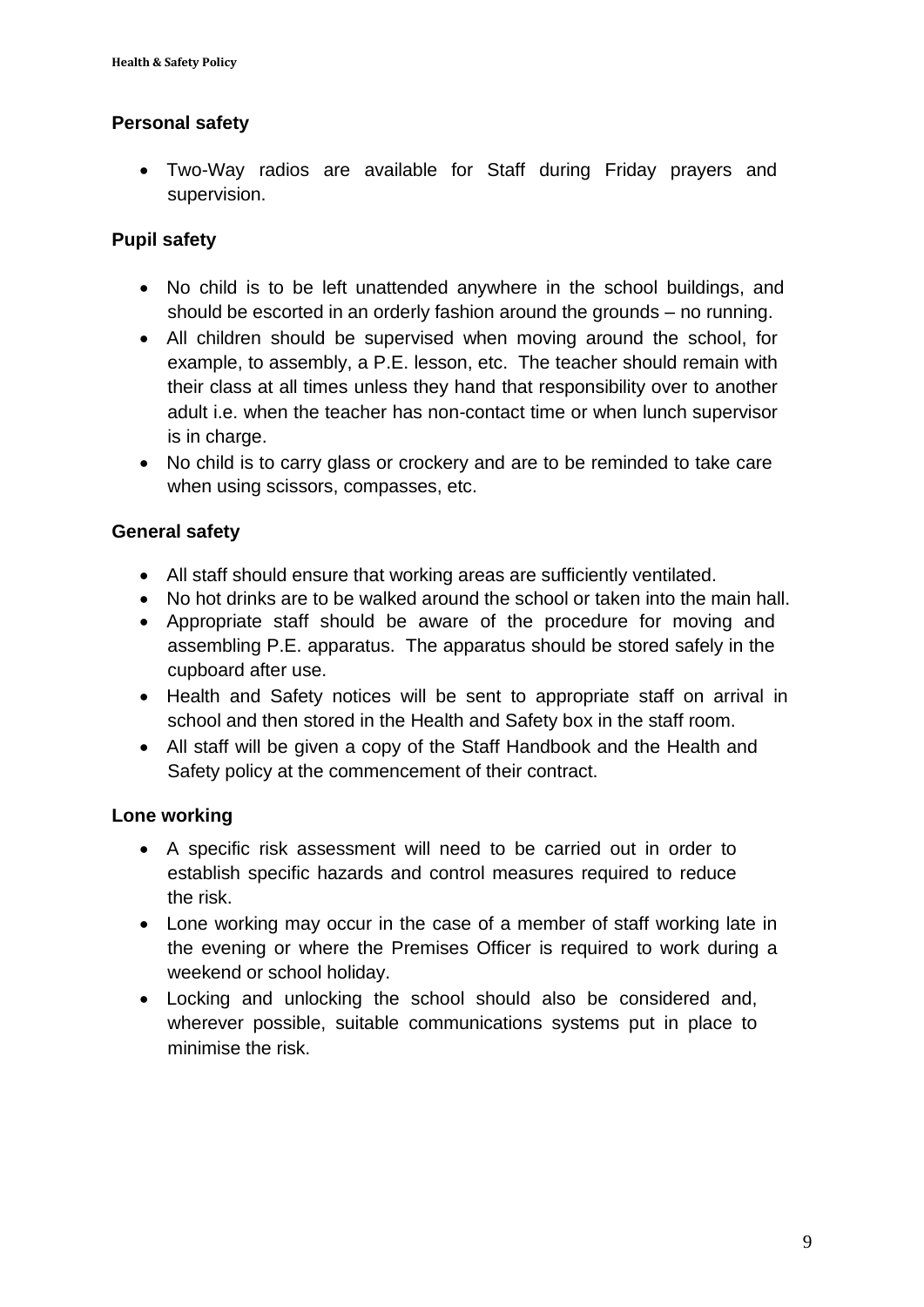#### **Safeguarding – Access to school**

- Parents and guardians are requested to deliver their children to the School Entrance. Parents should collect their children from the School Entrance/Exit.
- Al-Risalah school operates an intercom system and electronic door entry system.
- All visitors and contactors will be instructed to report to the School office and will be given a badge to wear whilst on the premises. **Therefore, anyone without a badge has not conformed with this request and should be approached and asked to do so.**
- All staff, both teaching and support, have their police record checked before they begin work in the school, and then every three years. The agencies that are used for supply staff vet their own staff.
- Please refer to School's Safeguarding Policy.

#### **Safety on school visits**

- The Teacher-in-charge of an outing is responsible for all aspects of health and safety when off the school premises. A specific risk assessment must be completed for each outing.
- When taking children out of school, mobile telephones should be taken so that in an emergency the school can be contacted and contact maintained between groups when travelling.
- Please refer to Schools Trips Policy.

### **Cash handling**

- The amount of cash entering and being handled on the premises should be kept to a minimum. Cash must be kept in the school safe and should be banked on a regular basis, as a minimum either weekly or when a certain amount has accumulated.
- Cash should be counted out of sight, for example in an inner room. Where staff necessarily need to take staff to the bank this should be carried out at random times and, in the instance of a member of staff being subjected to a robbery, should hand over the cash and report the incident immediately to the Police.

### **Manual handling**

- All staff involved in the lifting, pushing, puling or carrying of equipment or pupils must receive training prior to being asked to carry out such duties.
- A specific risk assessment must be carried out for all manual handling operations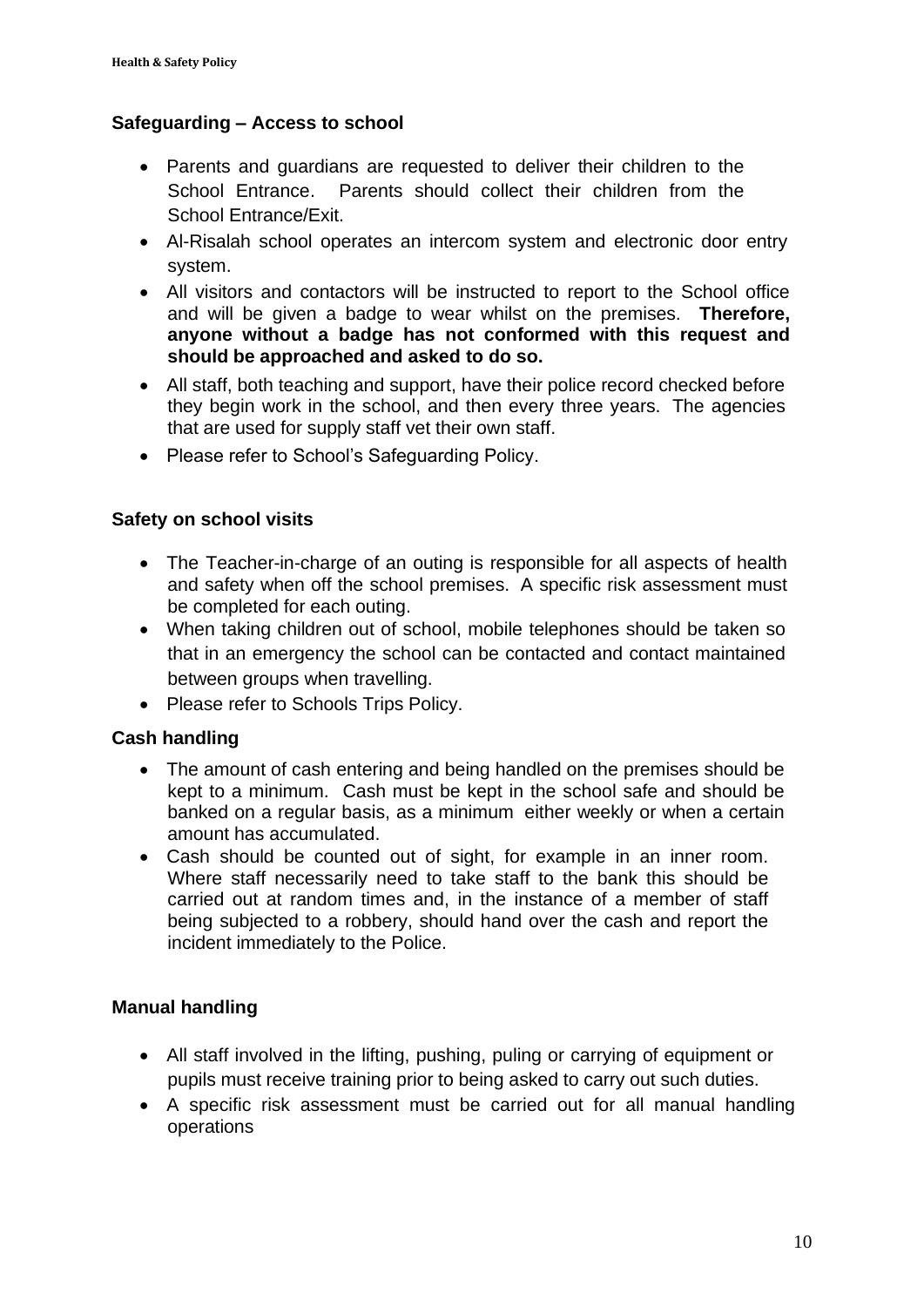## **Asbestos**

• The Premises Officer should be familiar with the location of asbestos within the premises and must ensure that contractors access the Asbestos Register prior to commencing work in school.

#### **Hirers, contractors and others**

- When the premises are used for purposes not under the direction of the Headteacher then the principal person in charge of the activities will ensure that measures are taken to ensure the health and safety of those taking part in that activity. These measures must be of an equal or better provision to those stated within this Health and Safety Policy. When the activity is a school sponsored event the organiser, even if an employee, will be treated as a hirer and will comply with the requirements of this Policy.
- When the premises are hired to persons outside the employ of the Governing Body and the Al-Risalah Trust it is a condition that all such hirers, contractors, and others using the school facilities or premises, are familiar with the requirements of this Policy. They will comply with all safety directives of the Governing Body and will not, without the prior consent of the Governing Body:
	- introduce equipment for use on the school premises:
	- alter fixed installations:
	- remove fire and safety notices or equipment;
	- take any action that may create hazards for persons using the premises or the staff or pupils of the school.
- Immediately prior to use the Premises Officer should meet and greet the user, ensure welfare facilities and emergency procedures are understood and ask if they would like any alterations made. This would include any alterations to the environment (e.g. alterations to the heating, ventilation including opening/closing of windows etc.), manual handling tasks (e.g. rearranging classroom furniture etc.) and any other task which may pose a risk to the user. These alterations should be carried out by the Premises Officer and it should be made clear to the user that if any further changes are required during the hire they must summon the Premises Officer. As proof of due diligence the arrangements should be signed off by the user.
- All contractors working on the site are required to ensure safe working practices by their employees and must pay due regard to the safety of all persons using the premises. In instances where, in the opinion of the Headteacher, a dangerous situation or hazardous condition arises that a contractor fails to eliminate or make safe, the Headteacher must take such actions as are necessary to prevent persons in his/her care from risk of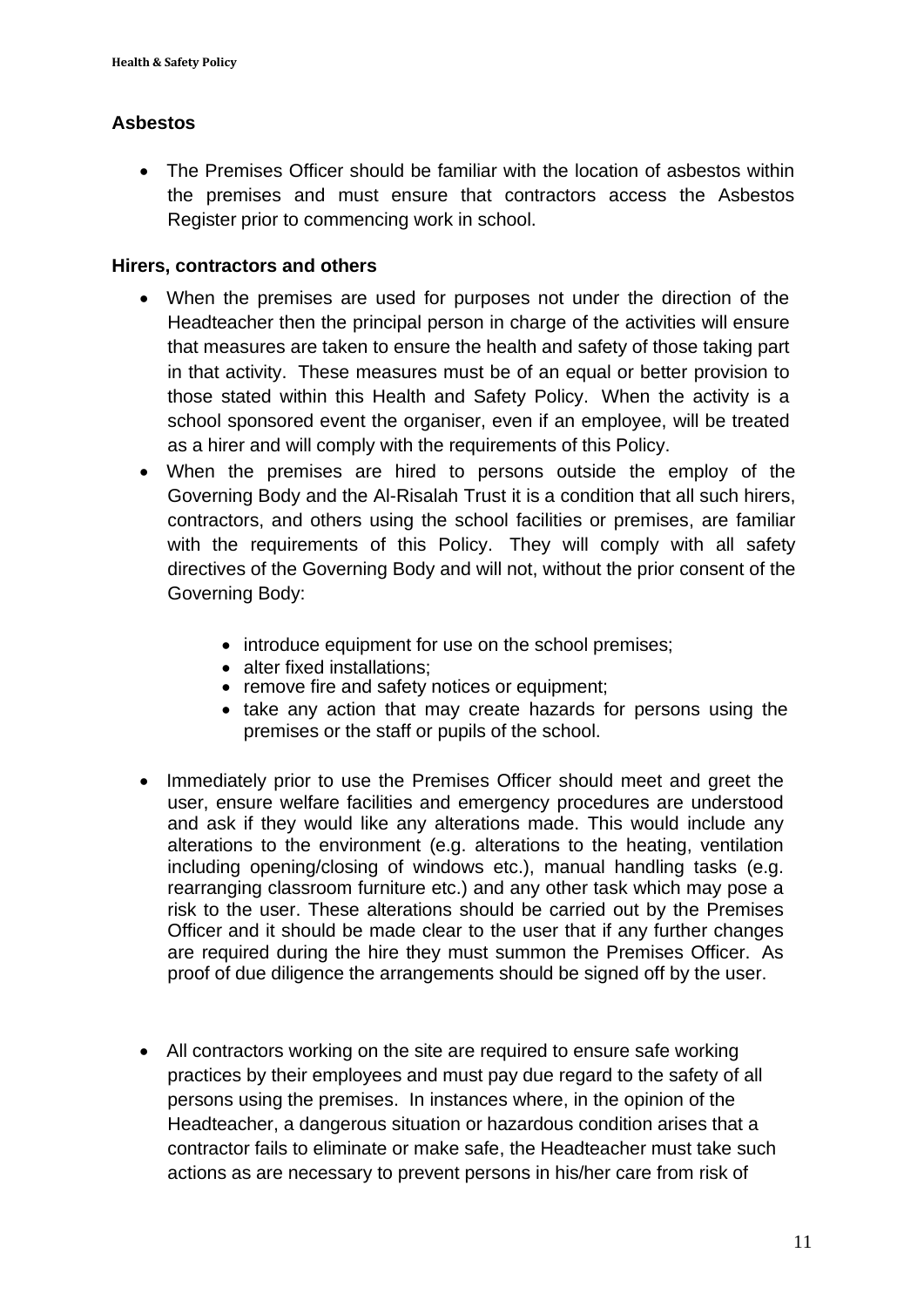injury. In extreme circumstances this may be by instructing the contractor to cease work until the condition is remedied.

#### **Emergency Planning**

- The Headteacher will ensure that a suitable and satisfactory Emergency Plan is prepared to cover all foreseeable situations which may place staff or pupils at risk. The Plan will be agreed by the Governing Body and regularly reviewed. Please see Critical incident Policy.
- Evacuation points need to be established as far from the building as possible and consideration must be given to an off-site assembly point in the event of the school not being immediately re-accessible following an emergency evacuation, for example in the case of major fire damage. This will provide shelter whilst parents are contacted to collect children.

#### **Monitoring**

- The Policy is put into practice and monitored on a daily basis and the results of any monitoring carried out will be reported to the Governors. Termly Health & Safety monitoring inspections will be carried out, by means of a walk around by the Headteacher, Premises Officer and if possible a member of the Governing Body.
- A report will be drafted and actions allocated with deadlines. Any items not rectified by the next inspection will be carried forward, items rectified will remain on the report for everyone to note.

#### **Codes of safe working practice**

• This Policy will be supplemented by codes of safe working practice. These codes will be followed by all staff and will assist in the application of this Policy.

#### **Review**

• This policy will be reviewed annually or when a significant change has occurred.

| <b>H&amp;S Governor</b> | Date |
|-------------------------|------|
| <b>Head Teacher</b>     | Date |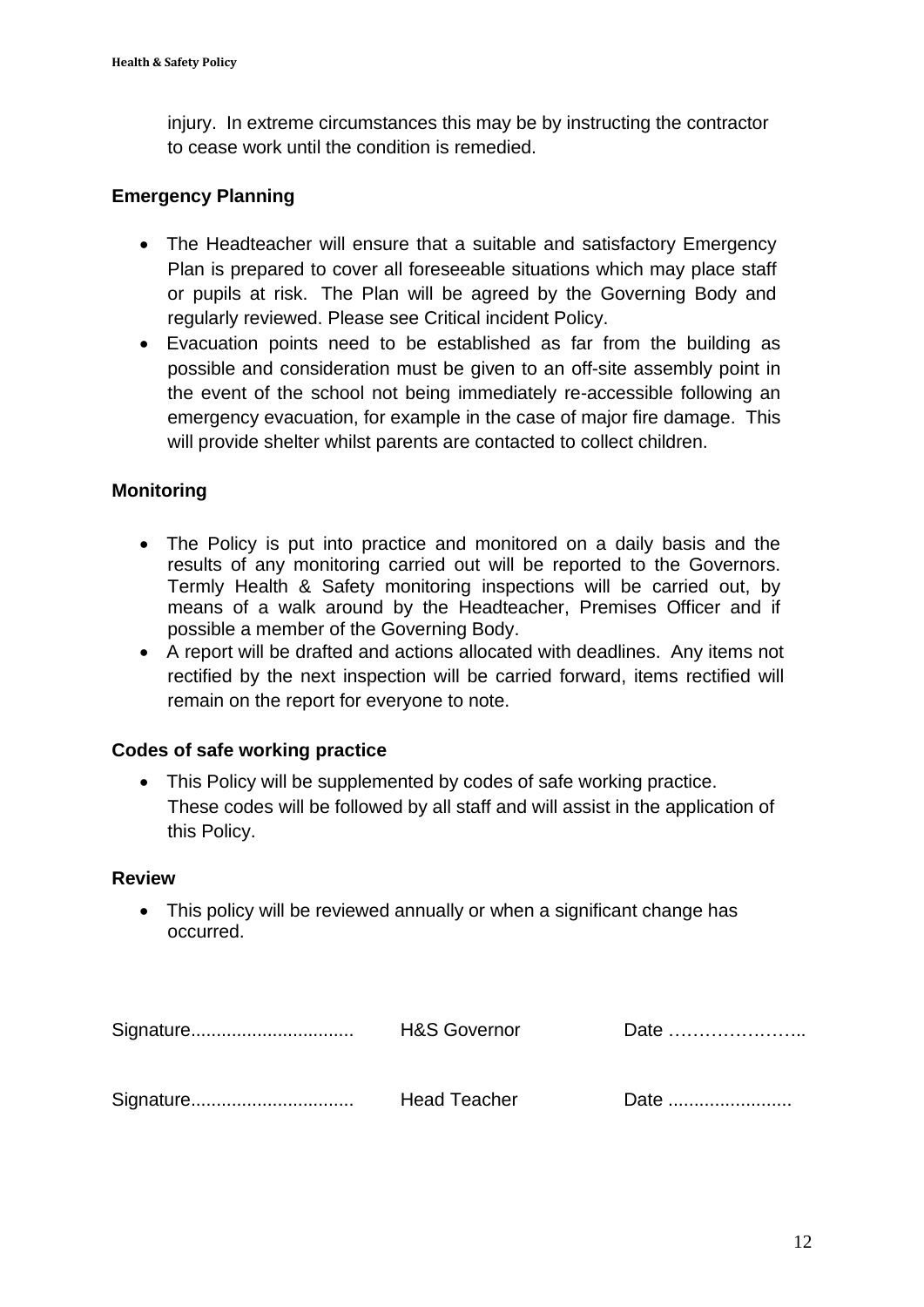| <b>RISK ASSESSMENT FOR:</b>       |                          |       |
|-----------------------------------|--------------------------|-------|
|                                   | <b>PREMISES</b>          |       |
| Establishment:                    | <b>Assessment by:</b>    | Date: |
| 1 <sup>st</sup> Review Date Due : | <b>Manager Approval:</b> | Date: |

## **Al -Risalah Nursery**

| Hazard / Risk                                  | Who<br>is<br>at<br>Risk?                                        | How can the<br>hazards cause                                                        | <b>Normal Control Measures</b><br>With reference to DfE guidance Health and safety,                                                                                                                                                                                                                                         | <b>Are Normal Control</b><br><b>Measures Y/N/NA</b> |          |
|------------------------------------------------|-----------------------------------------------------------------|-------------------------------------------------------------------------------------|-----------------------------------------------------------------------------------------------------------------------------------------------------------------------------------------------------------------------------------------------------------------------------------------------------------------------------|-----------------------------------------------------|----------|
|                                                |                                                                 | harm?                                                                               | Department for Education advice on legal duties and<br>powers for local authorities, headteachers, staff and<br>governing bodies                                                                                                                                                                                            | In Place                                            | Adequate |
| Defective flooring<br><b>Slips Trips Falls</b> | Staff<br><b>Pupils</b><br><b>Visitors</b><br>Contractors        | Cuts / abrasions,<br>muscular skeletal<br>and other physical<br>injuries. Fractures | Condition of premises regularly checked<br>$\bullet$<br>Prompt maintenance of defects<br>$\bullet$<br>Adequate external lighting during working hours<br>$\bullet$                                                                                                                                                          |                                                     |          |
| Liquid spillages /<br>Slips, Falls             | <b>Staff</b><br><b>Pupils</b><br><b>Visitors</b><br>Contractors | Cuts / abrasions,<br>muscular skeletal<br>and other physical<br>injuries. Fractures | Supervision in use of liquids in class<br>All spillages to be dealt with immediately<br>Wet floor signs to be used when appropriate<br>$\bullet$<br>Dry mop floors after cleaning up initial spillage<br>Appropriate footwear worn<br>$\bullet$<br>Pupils, visitors etc to be kept away from spill area<br>during cleaning. |                                                     |          |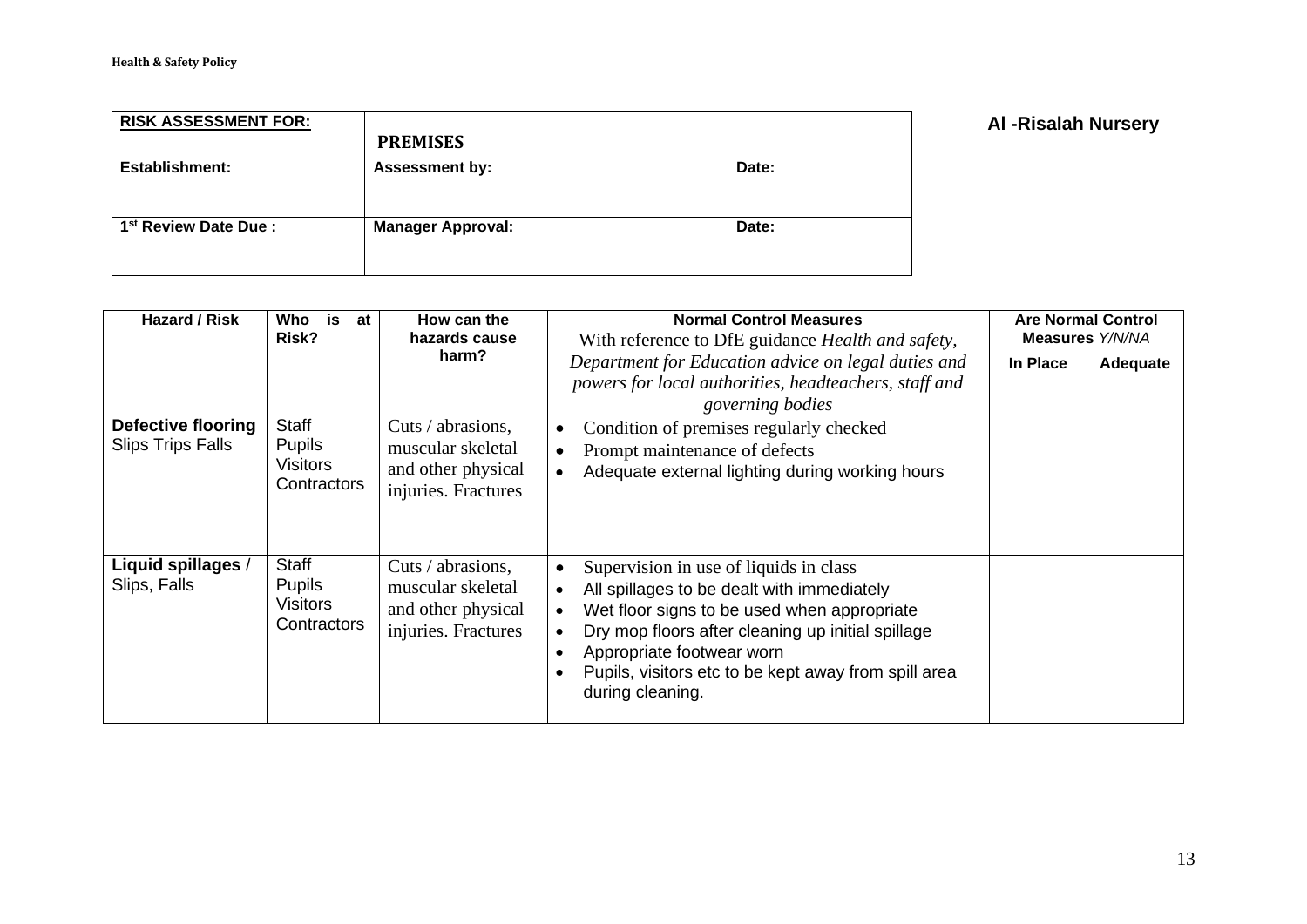| Items stored in<br>corridor /<br>walkways<br>Trips, Falls, fire<br>risk, obstructed<br>escape   | Staff<br><b>Pupils</b><br><b>Visitors</b><br>Contractors        | Cuts / abrasions,<br>muscular skeletal<br>and other physical<br>injuries. Fractures | Good housekeeping maintained<br>$\bullet$<br>Regular inspection<br>$\bullet$<br>Ensure bags and coats are not blocking corridors /<br>walkways<br>Designated storage areas                                                                                                                                                                                                                                                                                                                                                                                                                                                                                                                                    |  |
|-------------------------------------------------------------------------------------------------|-----------------------------------------------------------------|-------------------------------------------------------------------------------------|---------------------------------------------------------------------------------------------------------------------------------------------------------------------------------------------------------------------------------------------------------------------------------------------------------------------------------------------------------------------------------------------------------------------------------------------------------------------------------------------------------------------------------------------------------------------------------------------------------------------------------------------------------------------------------------------------------------|--|
| <b>Trailing electrical</b><br>cables                                                            | <b>Staff</b><br><b>Pupils</b><br><b>Visitors</b><br>Contractors | Cuts / abrasions,<br>muscular skeletal<br>and other physical<br>injuries. Fractures | Trailing leads kept to a minimum<br>Sufficient outlets to support the range of equipment<br>normally used. Use extension leads and adaptors<br>only where necessary<br>Use of cable covers where cables are a trip hazard<br>Use nearest available socket to reduce need for<br>extension leads                                                                                                                                                                                                                                                                                                                                                                                                               |  |
| <b>Electrical</b><br>equipment &<br>sockets<br>Electrocution<br>Fire<br><b>Electrical burns</b> | Staff<br><b>Pupils</b><br><b>Visitors</b><br>Contractors        | <b>Electrical shock</b><br><b>Burns</b><br>Fire                                     | Pre-use check conducted by users<br>$\bullet$<br>Electrical equipment subject to regular safety<br>$\bullet$<br>inspection and test ('PAT testing')<br>All tested appliances to be labelled showing date<br>$\bullet$<br>tested / next test date<br>Fixed Installation testing completed (5yearly min)<br>$\bullet$<br>and any remedial work actioned.<br>Mains powered portable equipment protected by<br>$\bullet$<br>RCD to distribution board, wall socket or lead in<br>higher risk situations, e.g., equipment used outside<br>or in wet conditions, and for equipment where there<br>is a risk of cables being severed.<br>System for reporting faults and taking equipment out<br>of service in place |  |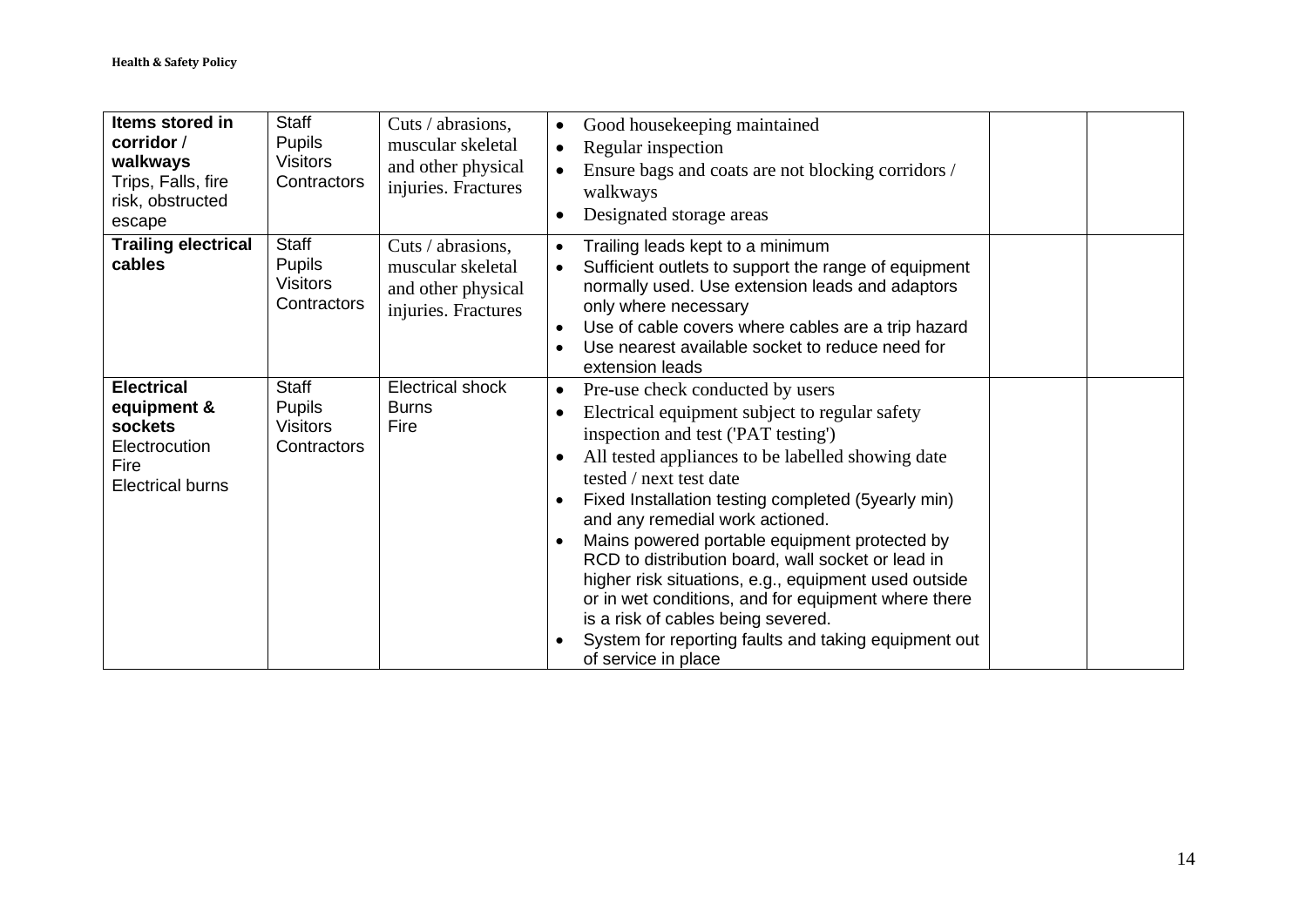| <b>Hot Surfaces</b><br>Hot water from<br>taps         | <b>Staff</b><br><b>Pupils</b><br><b>Visitors</b><br>Contractors | Burns / scalds<br>shock                                                                                                                    | Low surface temperature radiators where young or<br>$\bullet$<br>special needs children are present<br>Hot surfaces in kitchen / server protected and<br>warning signs in place.<br>Thermostatic mixing valves fitted to all sinks to<br>which nursery, KS1 and special needs pupils have<br>access.<br>Temperatures monitored (43 deg c max at outlets<br>where vulnerable users have access)                                                                                                                                                                     |
|-------------------------------------------------------|-----------------------------------------------------------------|--------------------------------------------------------------------------------------------------------------------------------------------|--------------------------------------------------------------------------------------------------------------------------------------------------------------------------------------------------------------------------------------------------------------------------------------------------------------------------------------------------------------------------------------------------------------------------------------------------------------------------------------------------------------------------------------------------------------------|
| Open or broken<br>windows / Falls,<br>cuts, injury    | <b>Staff</b><br><b>Pupils</b><br><b>Visitors</b><br>Contractors | Cuts / abrasions,<br>muscular skeletal<br>and other physical<br>injuries<br><b>Broken bones</b><br>Significant head /<br>multiple injuries | Opening limiters fitted to windows above ground<br>floor where risk of falling exists.<br>Where windows open onto playground areas<br>$\bullet$<br>barriers / controls in place to prevent pupils running<br>into them<br>All glazing in vulnerable areas ( > 250mm wide and<br>$\bullet$<br>up to waist height in internal walls / partitions and<br>windows, up to shoulder height in doors) either<br>filmed or safety glazing.<br>All such glazing to be appropriately marked / etched.<br>$\bullet$<br>As replacement is necessary glazing to BS 6206<br>used |
| <b>Finger trapping</b><br>Entrapment injury           | <b>Staff</b><br><b>Pupils</b><br><b>Visitors</b><br>Contractors | <b>Cuts/Fractures</b><br>Bruising/swelling<br>amputation                                                                                   | Doors in vulnerable areas have finger guards fitted<br>$\bullet$<br>e.g. classroom and toilet doors used by early years<br>(0-5) pupils. Risks from doors in other locations<br>considered.<br>Condition of any protective devices fitted monitored<br>$\bullet$                                                                                                                                                                                                                                                                                                   |
| <b>Defective</b><br>furniture/<br>equipment<br>Injury | <b>Staff</b><br><b>Pupils</b><br><b>Visitors</b><br>Contractors | Cuts / abrasions,<br>muscular skeletal<br>and other physical<br>injuries                                                                   | Furniture and fittings must be regularly inspected<br>and defects reported.<br>Staff aware of arrangements for above.<br>$\bullet$                                                                                                                                                                                                                                                                                                                                                                                                                                 |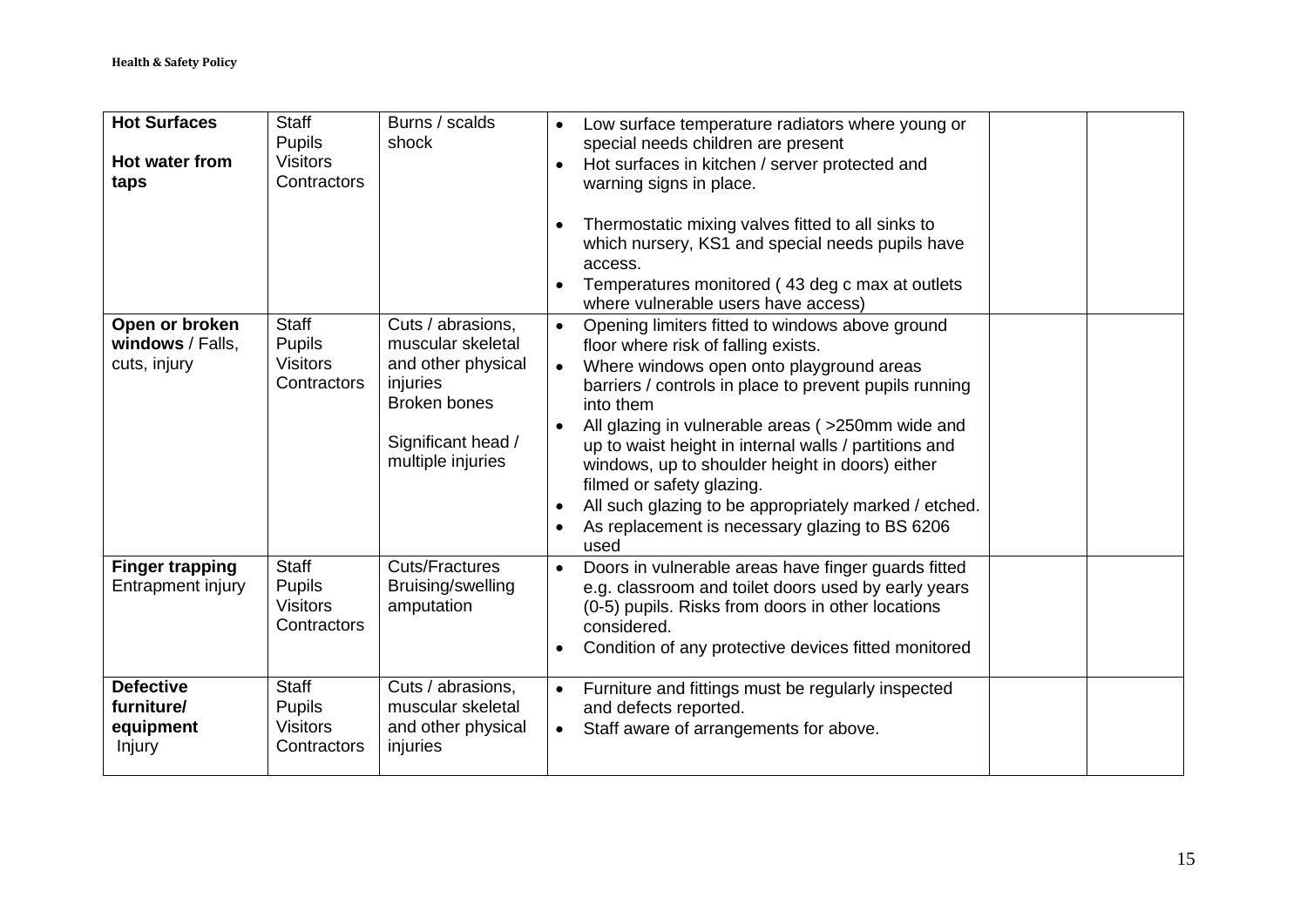| Access / egress<br>Trips, Falls, fire<br>risk, obstructed<br>escape<br>Inadequate lighting<br>of exit routes | <b>Staff</b><br><b>Pupils</b><br><b>Visitors</b><br>Contractors | Cuts / abrasions,<br>muscular skeletal<br>and other physical<br>injuries<br>Fire evacuation<br>hindered/unsafe<br>access/egress | Adequate space, circulation routes and emergency<br>$\bullet$<br>exits.<br>Entrances and exits are clearly signed and well lit<br>$\bullet$<br>and kept free from obstructions.<br>Arrangements in place to ensure access maintained<br>$\bullet$<br>in snowy $\prime$ icy conditions<br>All escape routes should be sufficiently lit for people<br>$\bullet$<br>to see their way out safety.<br>Extent of emergency lighting reviewed considering<br>$\bullet$<br>all areas of school used outside of ambient daylight<br>hours / without natural daylight<br>Ensured that all escape routes are adequately lit in<br>$\bullet$<br>event of a power failure.<br>Where ambient light is not sufficient torches may be<br>$\bullet$<br>acceptable for trained staff to use. |
|--------------------------------------------------------------------------------------------------------------|-----------------------------------------------------------------|---------------------------------------------------------------------------------------------------------------------------------|----------------------------------------------------------------------------------------------------------------------------------------------------------------------------------------------------------------------------------------------------------------------------------------------------------------------------------------------------------------------------------------------------------------------------------------------------------------------------------------------------------------------------------------------------------------------------------------------------------------------------------------------------------------------------------------------------------------------------------------------------------------------------|
| <b>Fire</b><br>Property damage<br>Smoke inhalation<br>Physical injury<br><b>Burns</b>                        | <b>Staff</b><br><b>Pupils</b><br><b>Visitors</b><br>Contractors | Major injury<br><b>Burns</b><br>Property damage                                                                                 | Detailed Fire Risk Assessment conducted and<br>$\bullet$<br>reviewed annually<br>Rubbish not allowed to accumulate.<br>$\bullet$<br>Storage areas kept tidy.<br>$\bullet$<br>Layout allows for unrestricted movement and safe<br>$\bullet$<br>circulation.<br>Staff familiar with evacuation procedure, location of<br>$\bullet$<br>nearest call point and extinguisher.<br>Fire exits checked daily for obstruction / ease of<br>$\bullet$<br>opening.<br>Fire alarm tested weekly, drills conducted termly.<br>$\bullet$<br>Fire exits clearly marked and fire evacuation notices<br>$\bullet$<br>posted throughout site / in each classroom.<br>Fire doors checked regularly (self closures<br>$\bullet$<br>operating, doors close freely etc.)                         |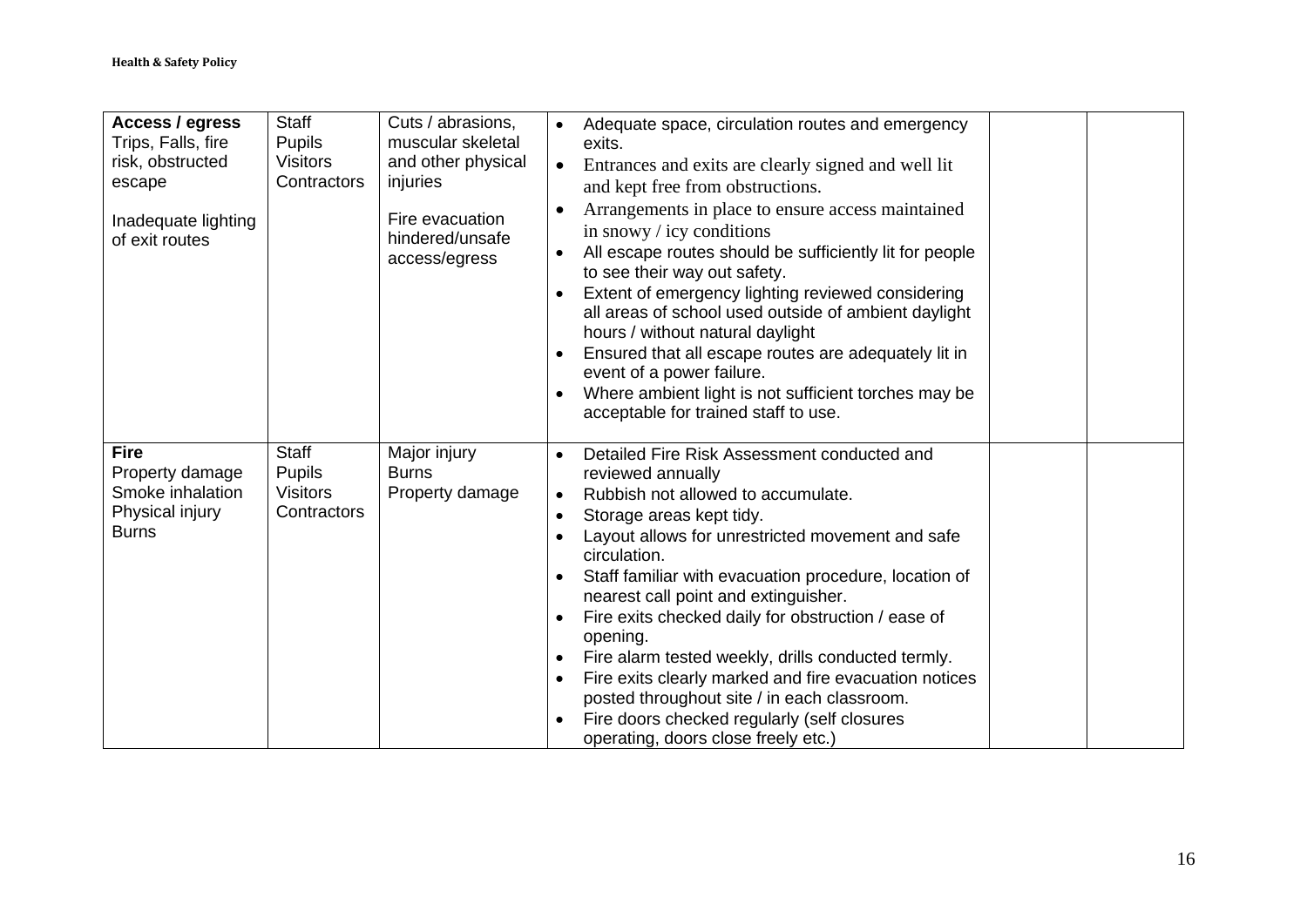| <b>Service</b><br>cupboards / pant<br>rooms<br>Inappropriate use<br>Fire<br>Electric shock | <b>Staff</b><br>Pupils<br>Visitors<br>Contractors               | Fire<br>Major injury<br>Property damage<br>Electric shock              | All such areas to be locked and access restricted to<br>authorised persons.<br>Appropriate signage in place.<br>No general storage to be kept in such areas.<br>Adequate lighting available.<br>Fire fighting equipment, detection etc in place.<br>$\bullet$                                                                                                                                         |  |
|--------------------------------------------------------------------------------------------|-----------------------------------------------------------------|------------------------------------------------------------------------|-------------------------------------------------------------------------------------------------------------------------------------------------------------------------------------------------------------------------------------------------------------------------------------------------------------------------------------------------------------------------------------------------------|--|
| Inadequate<br>lighting<br>other<br>welfare facilities                                      | Staff<br><b>Pupils</b><br><b>Visitors</b><br>Contractors        | <b>Dissatisfaction</b><br>stress<br>Fatigue<br>Headaches<br>Eye strain | Lighting sufficient for tasks.<br>Supply of wholesome drinking water.<br>Adequate welfare facilities for staff and service<br>users.<br>These are maintained in a clean state.<br>Hot water, soap and disposable paper towels<br>$\bullet$<br>provided.<br>Suitable sanitary disposal bins in place within female<br>$\bullet$<br>toilets and arrangements for sanitary waste<br>collection in place. |  |
| Poor<br>Water<br>Quality                                                                   | <b>Staff</b><br><b>Pupils</b><br><b>Visitors</b><br>Contractors | Infection / disease<br>Coliforms,<br>legionella etc                    | Water risk assessment conducted by competent<br>person and water log book completed<br>School identified seldomly used outlets and flushes<br>$\bullet$<br>these weekly<br>All taps run for several mins after holiday periods<br>Showers disinfected / descaled quarterly<br>Tanks / calorifier sterilisation conducted if required.                                                                 |  |